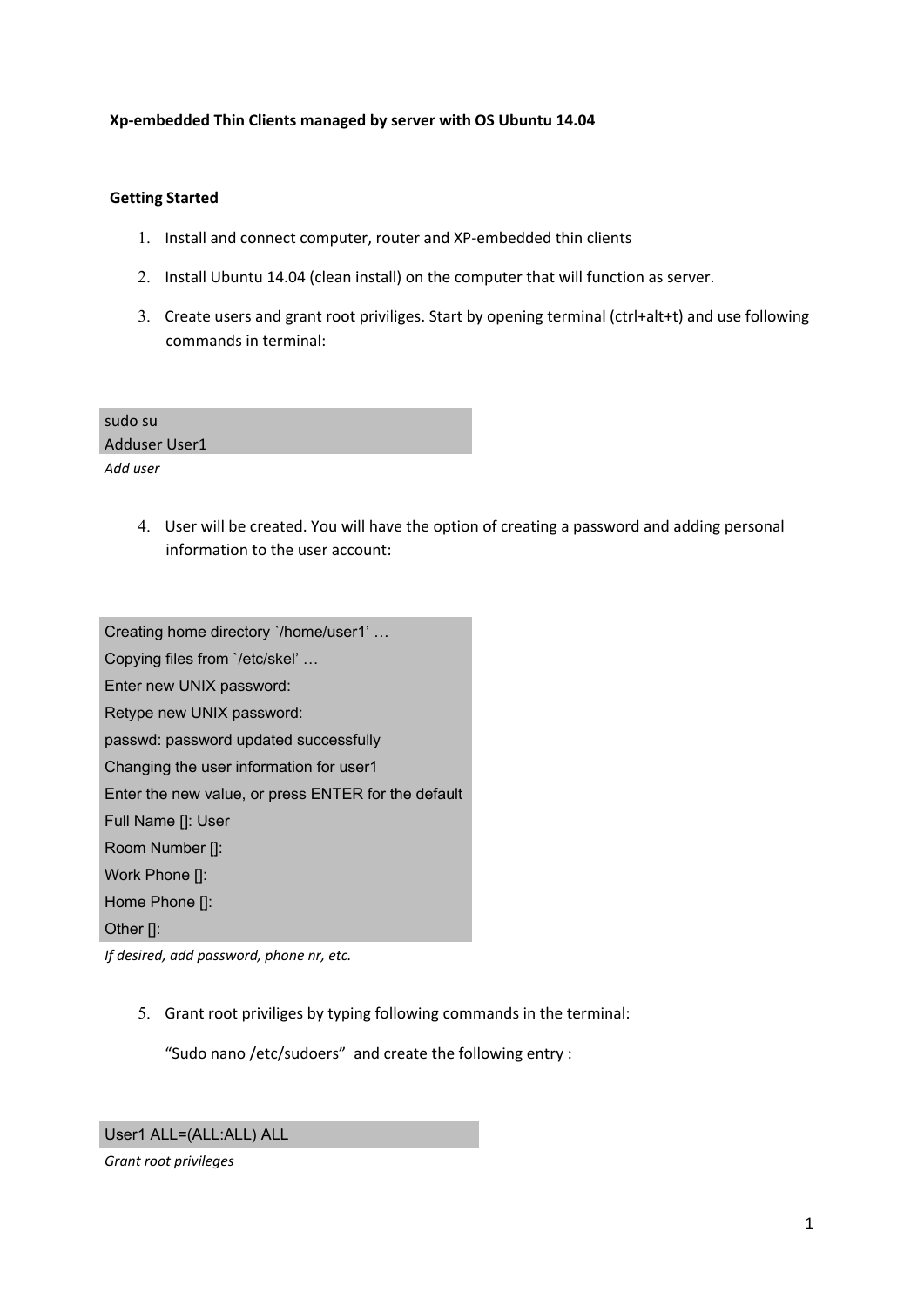#### **Installing Remote Desktop**

1. The next step is to install the remote desktop, XFCE4 and the XFCE4 Terminal. This can be done via the terminal as follows:

sudo apt-get update sudo apt-get install xrdp *install XRDP*

sudo apt-get install xfce4 *Install XFCE4*

sudo apt-get install xfce4-terminal *install XFCE terminal and 2 icons sets*

echo xfce4/session >~/.xsession *create or edit .xsession file in home directory*

Sudo nano /etc/xrdp/startwm.sh *edit startup file for xrdp, so it will start xfce4*

#!/bin/sh

if [ -r /etc/default/locale ]; then . /etc/default/locale export LANG LANGUAGE

fi

startxfce4

*content should look like this, edit if not the same*

# sudo service xrdp restart

*restart xrdp to make changes effective*

2. After the installation of Remote Desktop and XFCE4 is done, you'll be able to log in to the remote desktop from the attached thin client. You can log in using the username and password you created.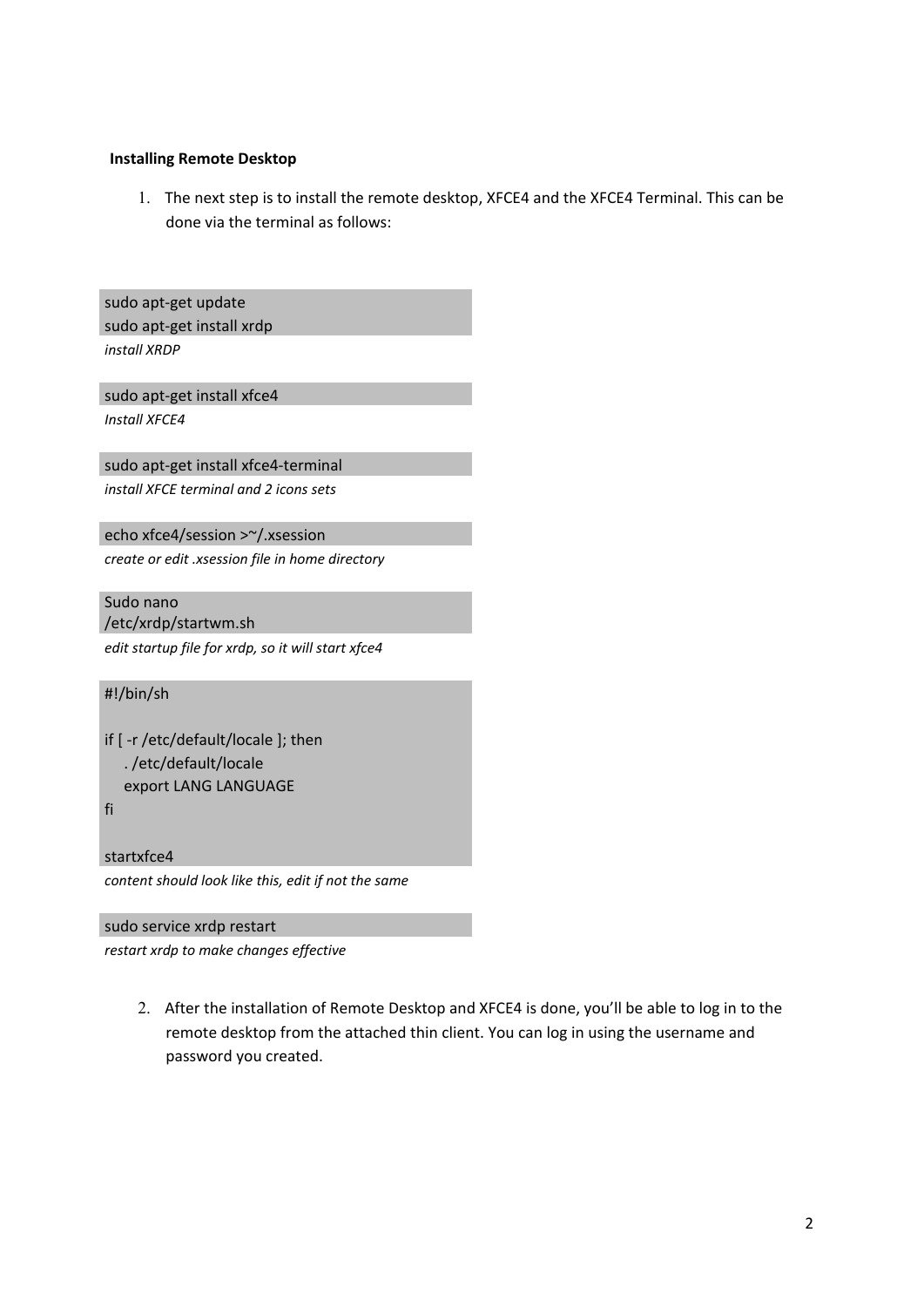# **Getting Sound to Work**

1. Return to terminal and install Pulse Audio by entering the following commands:

| 1                                                                                                 |
|---------------------------------------------------------------------------------------------------|
| cd                                                                                                |
| git clone https://github.com/scarygliders/x11rdp-o-matic.git                                      |
| cd x11rdp-o-matic                                                                                 |
| sudo ./x11rdp-o-matic.sh --justdoit --withsound --withjpeg --branch devel                         |
| 2                                                                                                 |
| sudo apt-get install dpkg-dev                                                                     |
| 3                                                                                                 |
| Cd/tmp                                                                                            |
| apt-get source pulseaudio                                                                         |
| 4                                                                                                 |
| sudo apt-get build-dep pulseaudio                                                                 |
| 5                                                                                                 |
| cd pulseaudio-4.0                                                                                 |
| dpkg-buildpackage -rfakeroot -uc -b                                                               |
| 6                                                                                                 |
| $cd\sim$ /x11rdp-o-                                                                               |
| matic/work/xrdp/sesman/chansrv/pulse                                                              |
| 7                                                                                                 |
| diff--git a/sesman/chansrv/pulse/makefile b/sesman/chansrv/pulse/makefile<br>index dala89459809f9 |
| 100644                                                                                            |
| --- a/sesman/chansrv/pulse/makefile                                                               |
| +++ b/sesman/chansrv/pulse/makefile                                                               |
| @@-2,7+2,7@@                                                                                      |
| # build xrdp pulseaudio modules                                                                   |
| #                                                                                                 |
|                                                                                                   |
| -pulse_dir = /home/lk/pulseaudio-1.1                                                              |
| +pulse_dir = /tmp/pulseaudio-4.0                                                                  |
| cflags = -wall -02 -i\$(pulse_dir) -i\$(pulse_dir)/src -dhave_config_h -fpic                      |
|                                                                                                   |
| all: module-xrdp-sink.so module-xrdp-source.so                                                    |
| 8                                                                                                 |
| make                                                                                              |
| 9                                                                                                 |
| sudo cp module-xrdp-sink.so module-xrdp-source.sp /usr/lib/pulse-4.0/modules/                     |
| 10                                                                                                |
| sudo service xrdp start                                                                           |